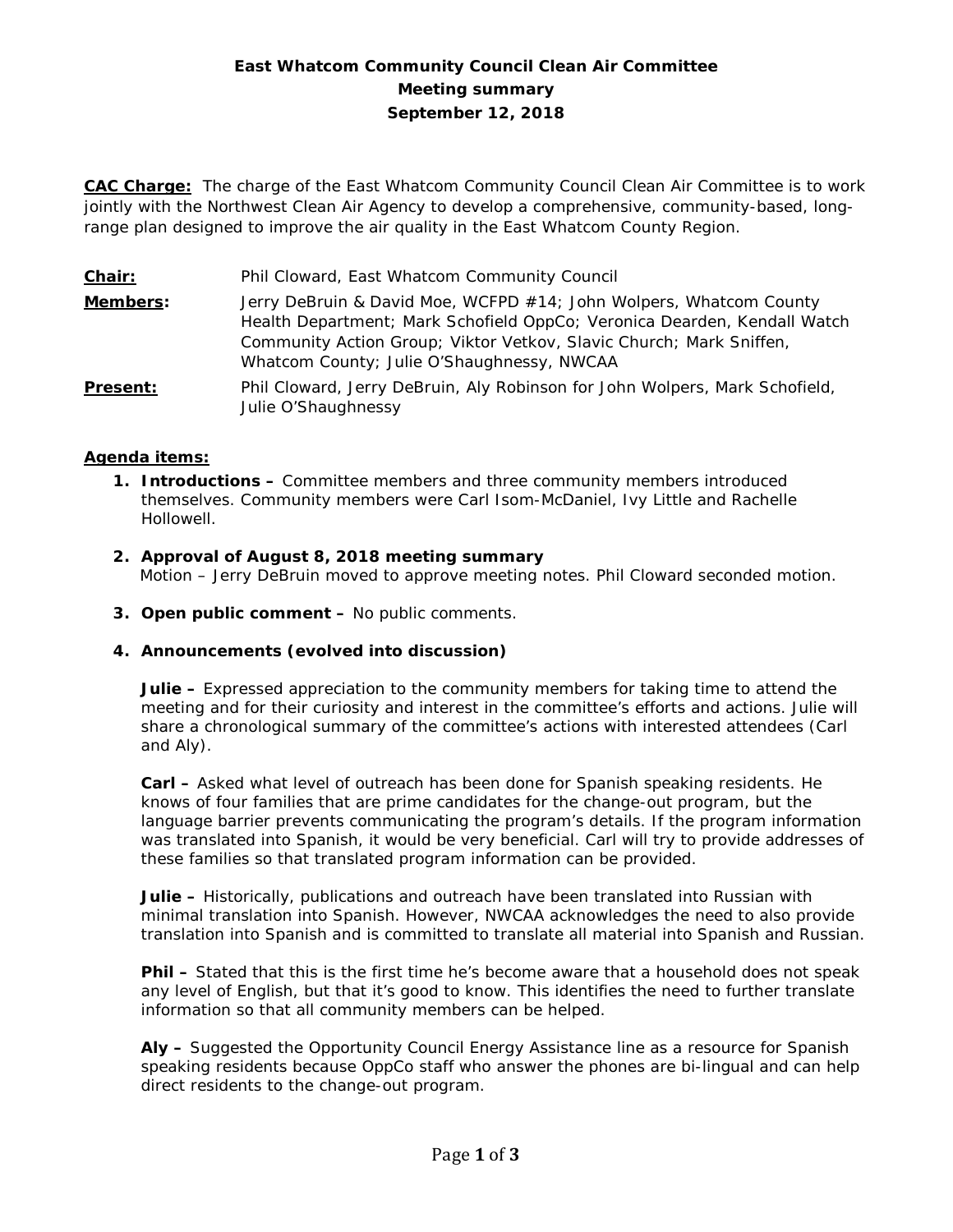**Rochelle –** Asked Mark Schofield to explain how the Community Energy Challenge (CEC) program works.

**Mark S –** Explained that the program offers a low-cost energy audit which looks at a home's energy performance and what steps can be taken to make the home more energy efficient and comfortable. The audit provides a full report and recommendation on actions that can be taken in addition to a list of contractors who can perform the work. The CEC program provides rebate incentives on top of utility incentives. The base level of incentives is 20 percent. However, that can go up to 45 percent for moderate income qualifying families. Mark will provide the three community members with additional program information.

**Julie –** Provided information on two recently acquired grant programs; one through the CEC and one through NWCAA. The CEC program provides funding for the installation of ductless heat pumps in moderate income households that don't have wood as their primary source of heat. Funding through NWCAA provides for the change-out of a qualifying woodheating device for a new pellet or wood stove in addition to a ductless heat pump, potentially with no income qualifications.

**Jerry** – Suggested to Rochelle, who has community members asking he about the different program, that she refer people directly to the program contact so that things don't get lost in translation.

**Carl –** Some of the initial ductless heat pumps installed through the program were not optimally sized and residents had a less than favorable view about heat pumps. Now, however, by working with the vendors to properly size the units, heat pumps are viewed positively and have reduced wood burning.

**Rochelle –** Asked if wood stoves can be installed in new home construction.

**Phil –** Wood stoves cannot be installed in the Red Mountain and Balfour Development in accordance with covenants recorded with Whatcom County. The exception is for new home construction in the valley, outside of the boundaries of the two new developments.

**Rochelle –** Offered to include CEC and the woodstove change-out program information in the packets to be distributed to neighbors during the door-to-door "Hello Neighbor" outreach with the Whatcom Family Community Network. Outreach is currently underway and will also occur in November so please provide any information before then (50 count is recommended). Brochures can be mailed to Rochelle's business address at Roosevelt Neighborhood Center, 2303 Moore Street, Bellingham, WA 98226 or dropped off with Jessica at the resource center.

## **5. Wood shed status update**

**Phil –** Intend to move the remaining wood sheds from Mount Baker High School to the resource center in one day, then finish deliveries on two different weekends. It is still challenging coordinating volunteers and access to a trailer, but the project will be completed. An update will be provided at the next meeting.

**Carl –** Asked if there is any possibility of continuing the program. Also, offered the possibility of providing access to a twenty foot trailer.

**Phil –** In the absence of further ideas for funding, no.

### **6. Biomass committee update**